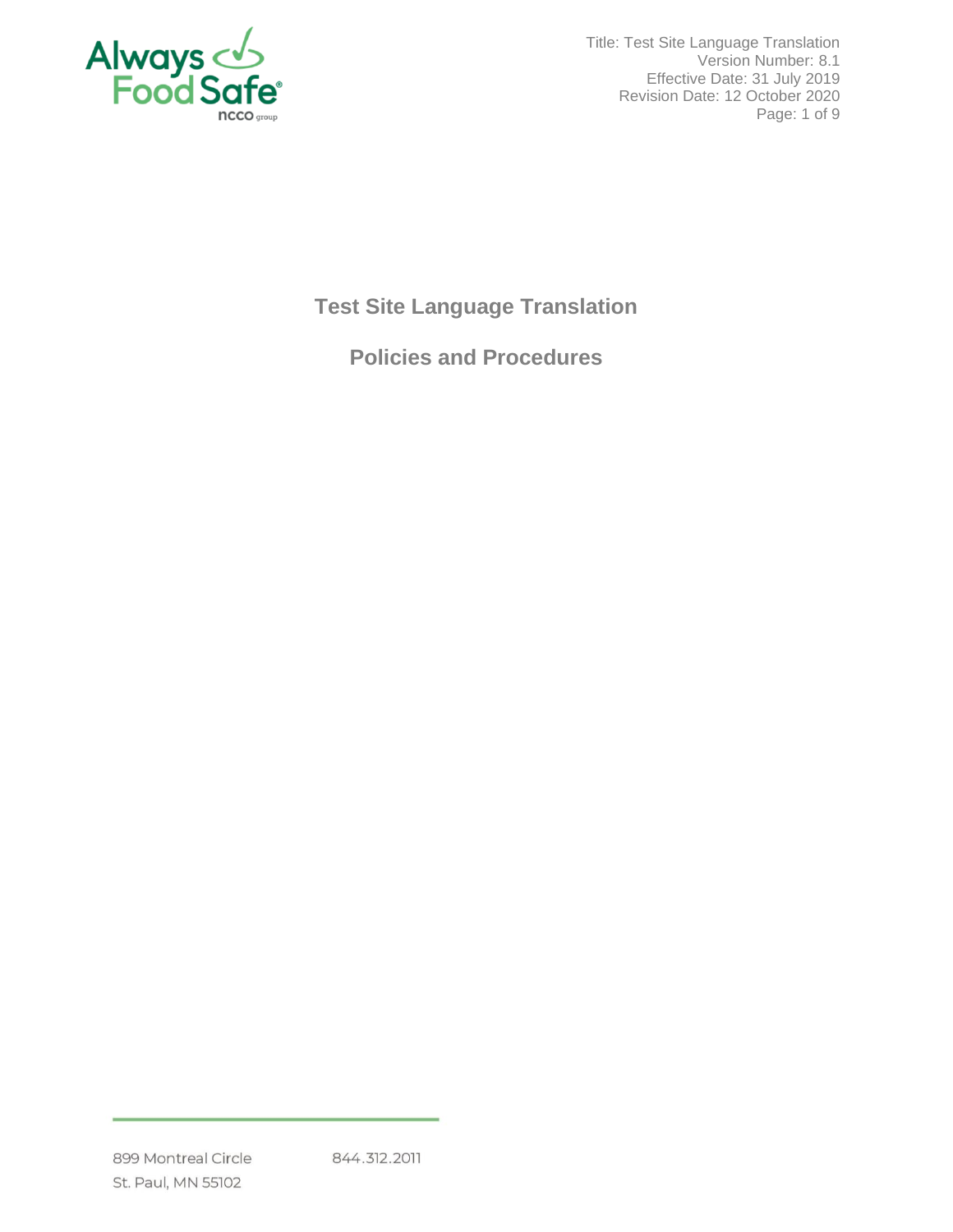

## **Test Site Language Translation–Policies and Procedures**

The purpose of this policy is to create procedures for a candidate with a limited proficiency in the English language to allow them to take the Always Food Safe, Certified Food Protection Manager Exam in the candidate's native language, using an approved translator.

#### **Policy**

Candidates with a limited proficiency in English are able to **hire and pay** for a qualified and approved translator to translate the Always Food Safe, Certified Food Protection Manager Exam during the exam session.

A "Qualified Translator" is defined as an individual who is fluent is both languages with a recognized skill in translation and trained in the principles of objective exam administration.

#### *The translator must fully complete the application form and be approved by the Always Food Safe Company before translating the exam for the qualified candidate, (examinee).*

The candidate and interpreter must comply with the policies and procedures listed below.

#### **Procedures**

#### Candidate Responsibilities

The qualified candidate is required to:

- Arrange for and compensate the qualified translator. The Always Food Safe Company is NOT responsible for any fees associated with the translation of the exam.
- The candidate is required to co-ordinate with the proctor and translator with regards to test-site translation, time, date and location of the exam.
- A candidate may choose to bring a dictionary to help translate words from English to the examinee's native language. The candidate MUST present the dictionary to the proctor for inspection and approval prior to the exam.
- Provide documentation that demonstrates your need for language translation assistance.

Submit an **Exam Accommodation Application** and a **Test-Site Translation** application form to the Always Food Safe Program Manager **a minimum of ten (10) business days before the exam session. Also be sure to submit documentation that demonstrates your need for language translation assistance.**

If the translator has previously been approved by the Always Food Safe Company to translate the exam within the last 12 months, they do **not** need to re-submit the signed application forms.

If the required translator is not approved, the candidate can submit an appeal within seven (7) days of notice or may choose and submit an application for a different translator.

899 Montreal Circle St. Paul, MN 55102

844.312.2011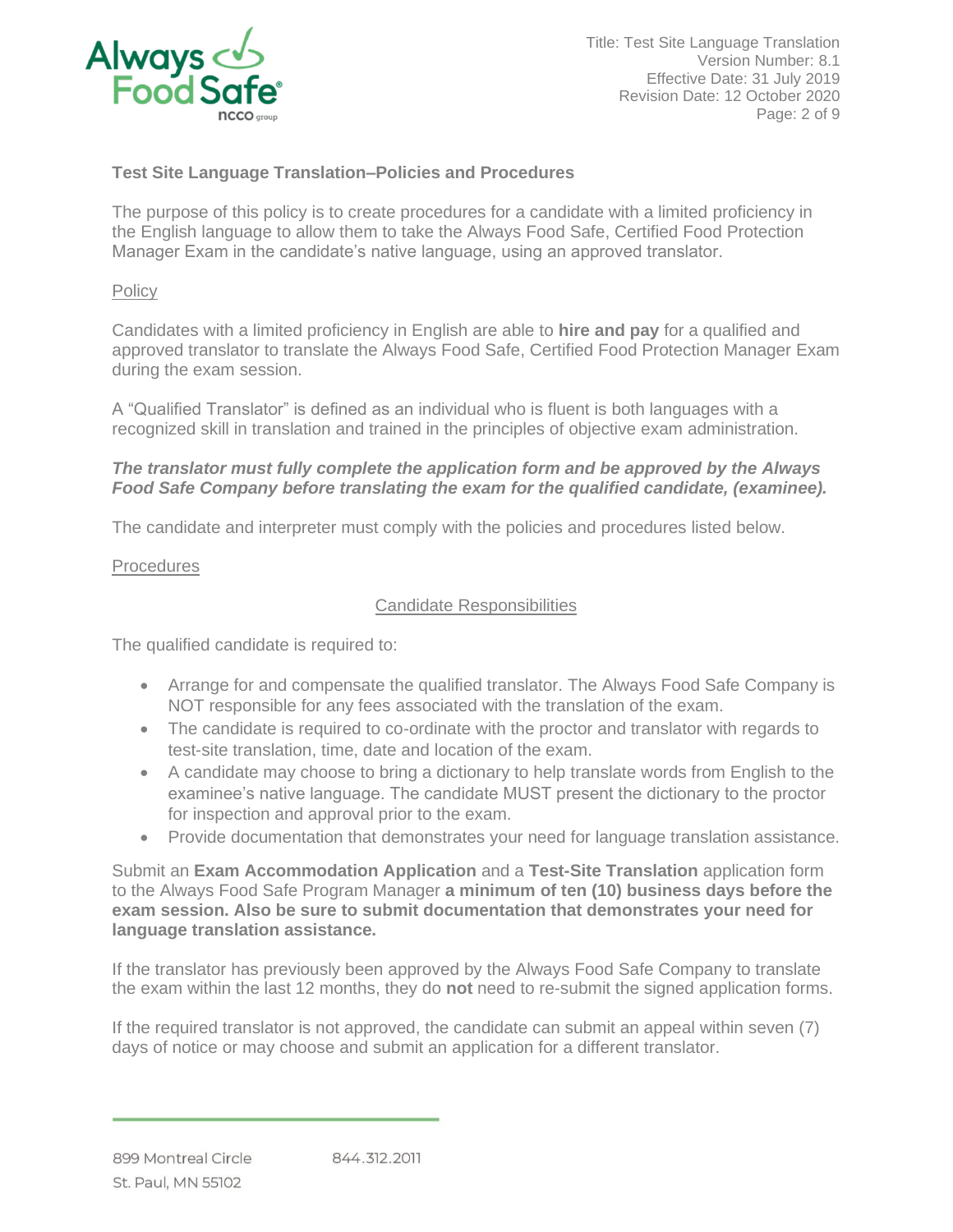

## Translator Responsibilities

A candidate must understand what is required of a translator and this should be explained to the translator. The Always Food Safe Company can help with informing the translator of their roles and responsibilities if required.

A translator is expected to:

- Complete and sign the **Test-Site Translation** application form
- Sign a **Confidentiality and Nondisclosure Agreement**
- Sign a **Conflict of Interest Disclosure** agreement to maintain the security of the exam prior to the examination.
- Be fluent in English and the required translation language.
- Have a recognized skill in language translation.
- Have training in the principles of objective examination administration.
- Have no personal relationship with the examinee, including being a relative, friend, coworker, employer, or employee.
- Not hold current Food Protection Manager Certification.
- Prevent the accommodation from facilitating cheating in any way and demonstrate high ethical values with regards to testing standards.

A translator **MUST NOT**:

- Discuss the contents of the exam with the candidate.
- Assist the candidate in selecting exam answers.
- Disclose any or all of the contents of the exam, including specific questions and answers.

## Breach of Test-Site Translation Standards

Proctors will report any candidate or translator they believe are in breach of the test-site translation standards to The Always Food Safe Company.

Penalties for a breach of standards include:

- Denial or revocation of a candidate's certificate.
- Revocation of a translator's registration.
- If required, restitution of damages caused to The Always Food Safe Company as a result of the action.
- Referral for criminal prosecution, if applicable.

In the event of a breach of standards, at its discretion, The Always Food Safe Company will apply all, some, or none of the penalties and will notify the affected parties in writing.

The Always Food Safe Company will consider a written appeal submitted within seven (7) days of the receipt of penalty notice.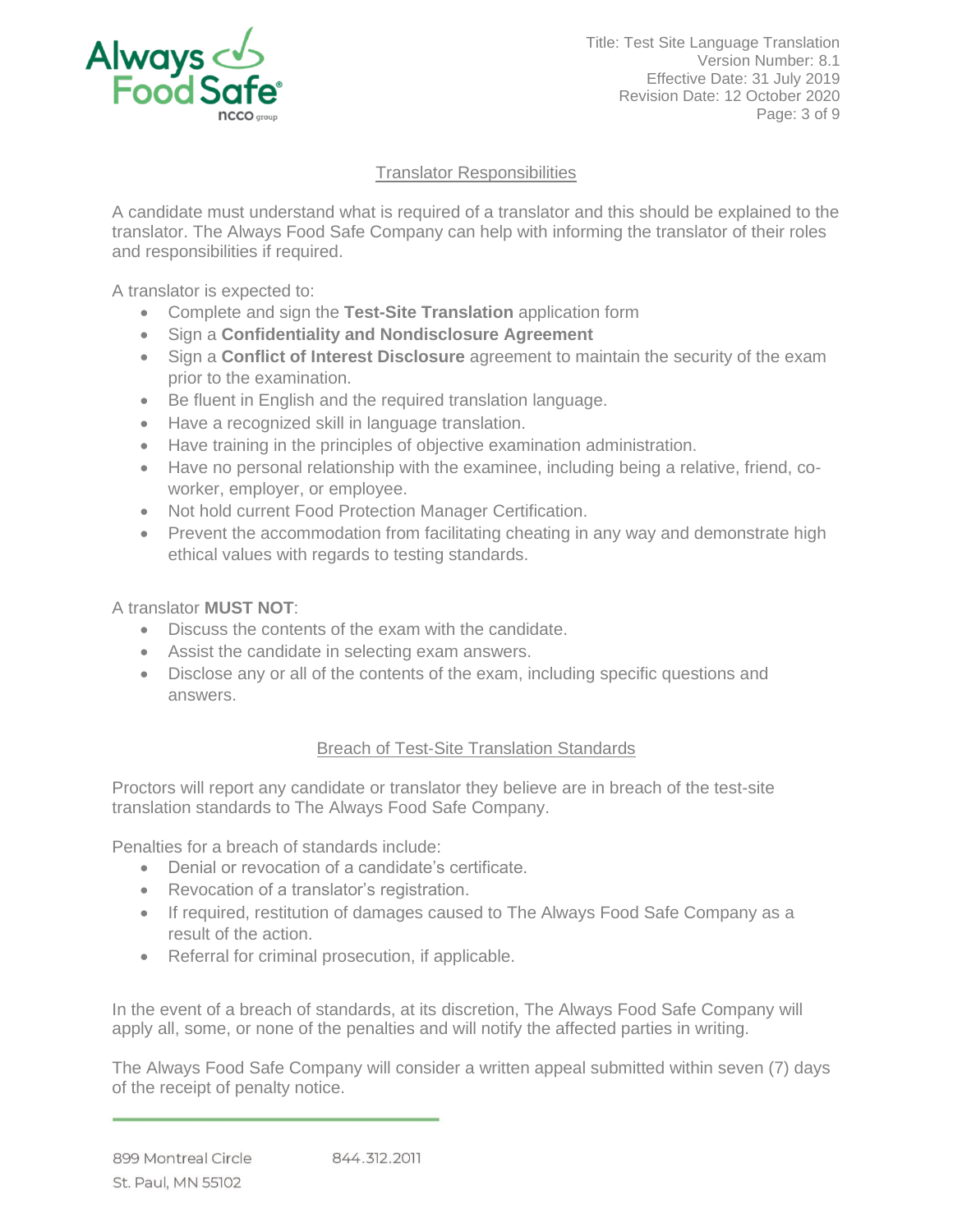

Title: Test Site Language Translation Version Number: 8.1 Effective Date: 31 July 2019 Revision Date: 12 October 2020 Page: 4 of 9

## **Test-Site Translation Application**

Any candidate with a limited proficiency in English may **hire and pay** for a qualified and approved translator to translate The Always Food Safe Company, Certified Food Protection Manager Exam during the exam session.

Please complete this form and submit it to the Always Food Safe Company at least 10 business days before the exam.

The Always Food Safe Company will co-ordinate with the ProctorU or with an approved, Always Food Safe Test Administrator selected by the candidate, and respond via e-mail within five business days with an approval, denial, or modification request.

#### **Translator Information**

| Full Name:     |  |
|----------------|--|
|                |  |
|                |  |
| Phone Number:  |  |
|                |  |
|                |  |
| Email Address: |  |
|                |  |
|                |  |

#### **Translator Requirements**

|                                                                                           | Agree | <b>Disagree</b> |
|-------------------------------------------------------------------------------------------|-------|-----------------|
| Fluent in both English and the translation language                                       |       |                 |
| You have no personal relationship to the examinee                                         |       |                 |
| Have a recognized skill in language translation                                           |       |                 |
| You are not a certified Food Protection Manager or have an<br>interest in food protection |       |                 |
| You will not provide cues or assistance to the examinee relating<br>to the exam questions |       |                 |
| You are trained in the principles of objective examination<br>administration              |       |                 |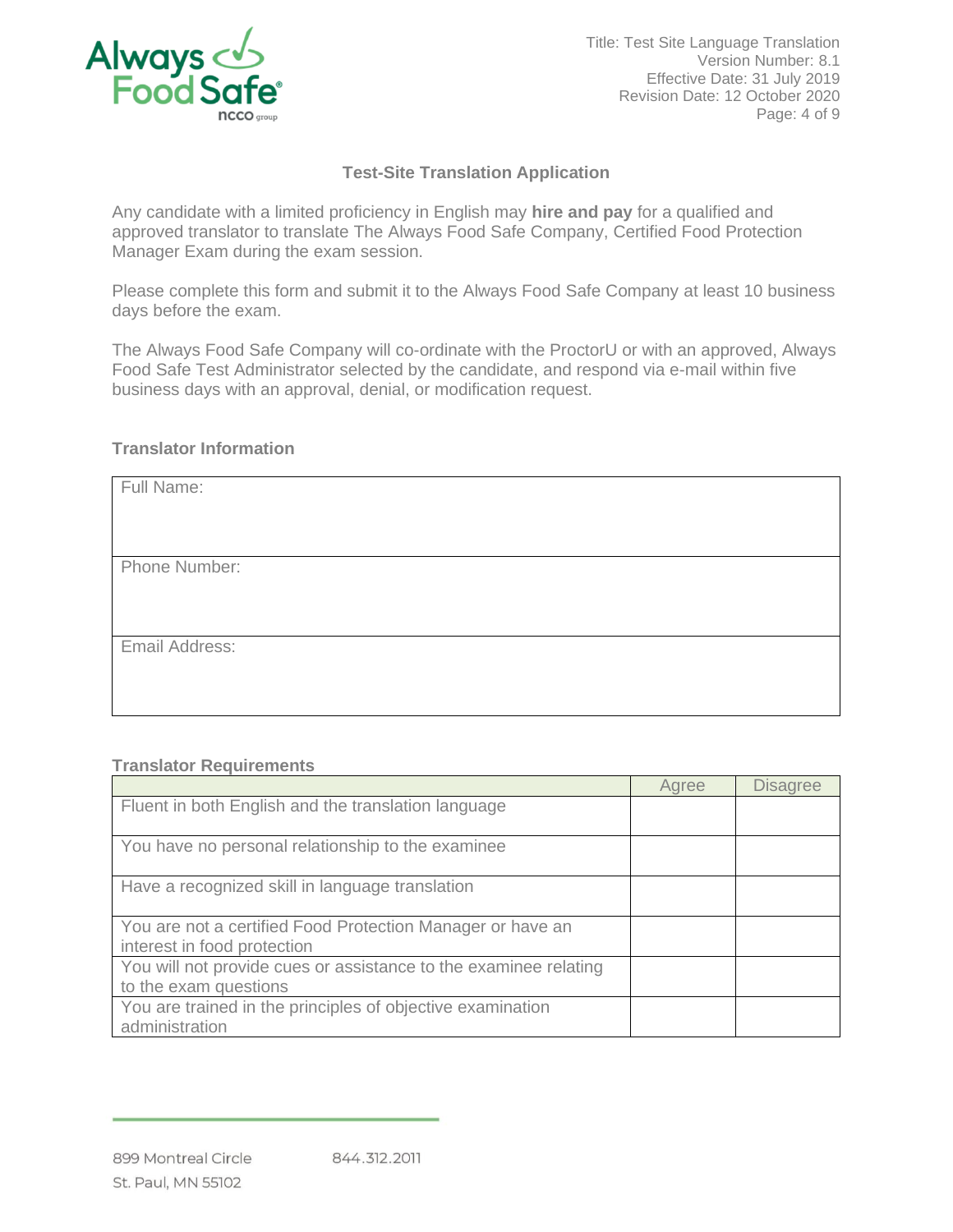

Title: Test Site Language Translation Version Number: 8.1 Effective Date: 31 July 2019 Revision Date: 12 October 2020 Page: 5 of 9

**Translators are required to:**

|                                                                                                                               | Agree | <b>Disagree</b> |
|-------------------------------------------------------------------------------------------------------------------------------|-------|-----------------|
| Read and sign the Confidentiality & Non-disclosure Agreement<br>and the Conflict of Interest Disclosure                       |       |                 |
| Attach references that verify their translation credentials                                                                   |       |                 |
| Provide the full translation agreed upon by the proctor and The<br>Always Food Safe Company, with no additions or detractions |       |                 |
| Prevent the examinee from using this accommodation to cheat                                                                   |       |                 |
| Administer the exam in a separate, private room, free from any<br>distractions                                                |       |                 |

If the chosen translator is not approved, the examinee may submit an appeal within **seven days of notice** or may choose to submit an application for a different translator.

#### **Translator**

| Name (Printed) |
|----------------|
| Signature      |
|                |
| Date           |

This form and required documentation can be mailed to: The Always Food Safe Company, attn. Awards and Examinations, 889 Montreal Circle, St. Paul, MN, 55102; or scanned and emailed to: **exam@alwaysfoodsafe.com.**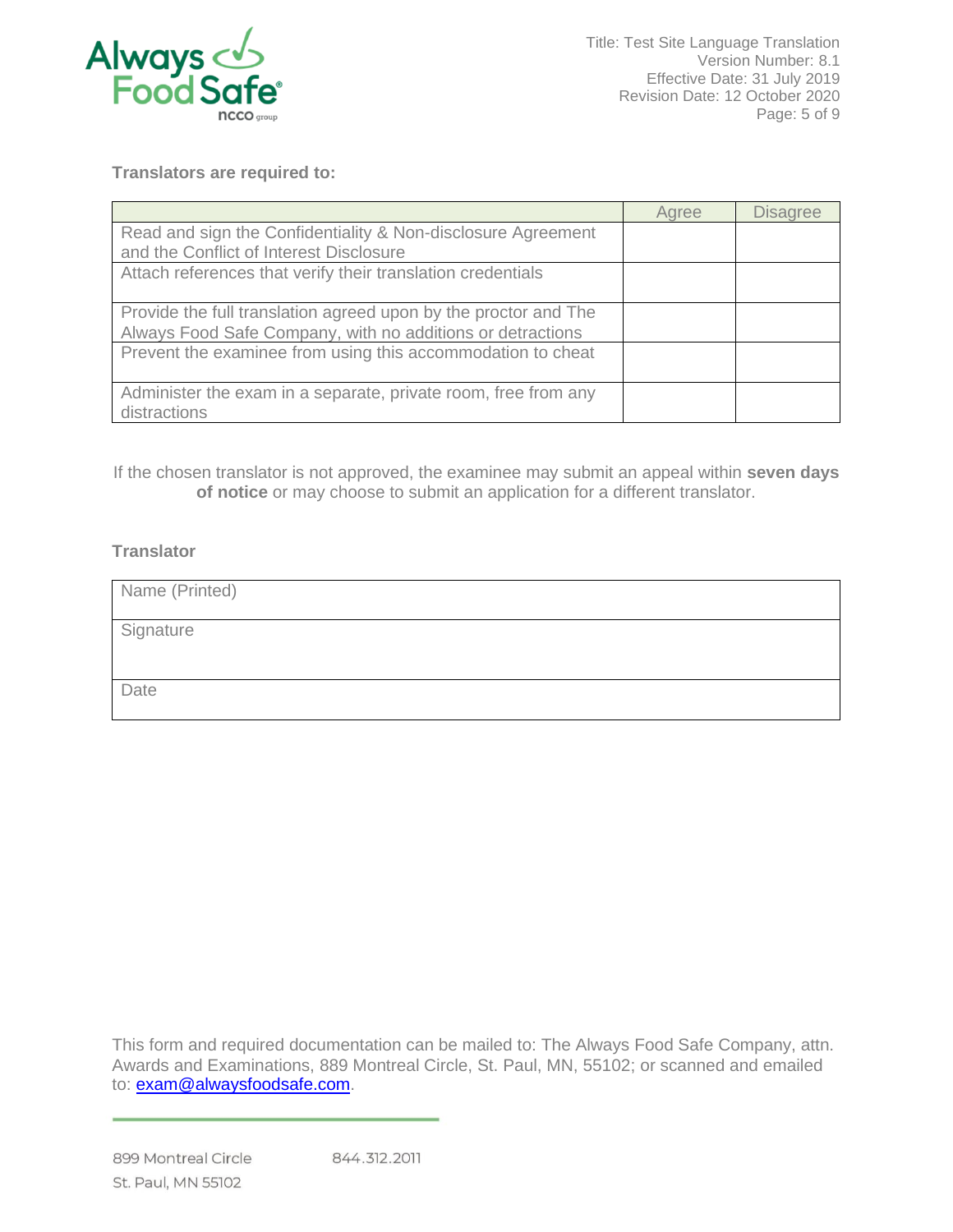

Title: Test Site Language Translation Version Number: 8.1 Effective Date: 31 July 2019 Revision Date: 12 October 2020 Page: 6 of 9

## **Test Site Translator Confidentiality & Non-Disclosure Agreement**

This Agreement is effective as of the date below ("Effective Date"), by and between The Always Food Safe Company, LLC, and the person or entity described on the signature page below, therein the ("Assistant").

The Always Food Safe Company and Assistant are referred to herein as "Parties" and individually as "Party."

The Always Food Safe Company and Assistant recognize the need for The Always Food Safe Company to disclose to Assistant certain Confidential Information regarding The Always Food Safe Companies confidential examination materials for the Food Protection Manager examinations to be used only for Assistant providing confidential assistance to applicants taking the examination. ("Purpose") while insuring that such Confidential Information is protected. In consideration of the disclosure of such information by The Always Food Safe Company, the Assistant agrees as follows:

1. Definition. This Agreement shall apply to all Confidential Information disclosed by The Always Food Safe Company to Assistant. "Confidential Information" means non-public information designated by The Always Food Safe Company as being confidential or which, under the circumstances surrounding disclosure, ought to be treated as confidential, including without limitation, examination materials, documents generated by the Assistant in carrying out the Purpose and related documents and information, and includes but is not limited to any verbal, electronic or written information, emails, text messages, materials, items and documents.

2. Nondisclosure and non-use. Assistant agrees to hold said Confidential Information in strict confidence and not to disclose the Confidential Information to any third parties for any reason. Assistant also agrees to use the Confidential Information only for the Purpose stated above. Assistant may not disclose the Confidential Information to anyone, including its employees and contractors without prior written permission of The Always Food Safe Company.

3. Copies and Disassembling. Assistant shall not make copies of any documents containing Confidential Information.

4. Notice of Misappropriation. Assistant shall promptly inform The Always Food Safe Company in writing of any misappropriation, unauthorized use, or disclosure of the Confidential Information and shall cooperate with The Always Food Safe Company in every reasonable way in The Always Food Safe Companies efforts to prevent further disclosure and to obtain possession of the misappropriated Confidential Information.

5. Return of Materials. Upon completion of the Purpose or upon request from The Always Food Safe Company, Assistant shall return to The Always Food Safe Company all documentation, materials and other items containing the Confidential Information and all copies thereof that are in Assistant's possession or control.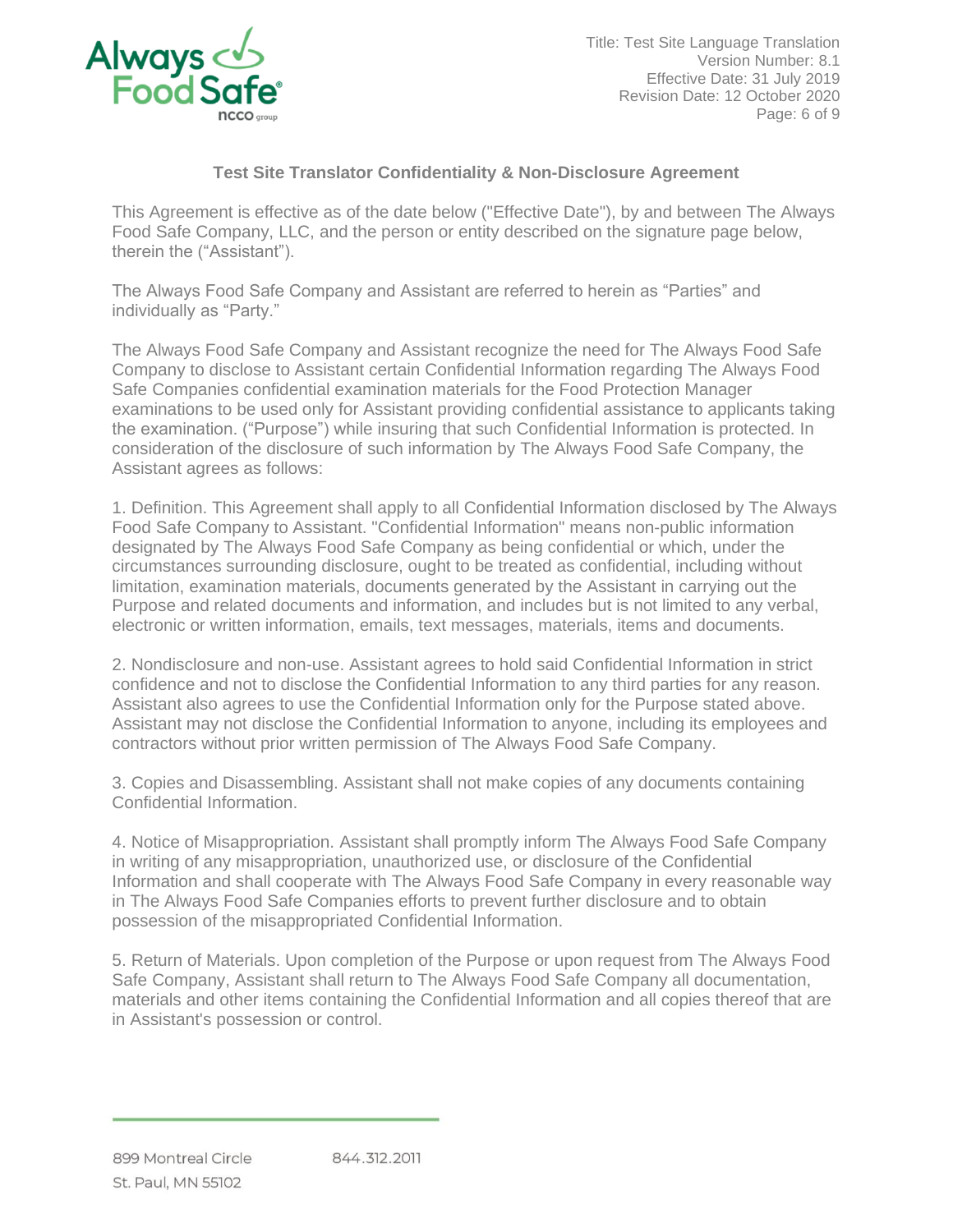

Title: Test Site Language Translation Version Number: 8.1 Effective Date: 31 July 2019 Revision Date: 12 October 2020 Page: 7 of 9

6. Ownership, License. Assistant recognizes and agrees that, as between the parties hereto, The Always Food Safe Company is the sole owner of the Confidential Information and that nothing contained in this Agreement shall be construed as granting any rights, by license or otherwise, to Assistant with respect to the Confidential Information or otherwise. Assistant does not own any translation or other document generated by Assistant in connection with this Agreement or otherwise.

7. Term. The obligations herein shall survive any relationship between the parties and continue indefinitely.

8. Equitable Relief and Fees. Assistant acknowledges that the unauthorized disclosure or use of the Confidential Information could cause irreparable harm and significant injury that may be difficult to ascertain. Accordingly, Assistant agrees that The Always Food Safe Company shall have the right to seek an immediate injunction enjoining any breach of this Agreement, in addition to any other remedies to which it may be entitled including money damages. In any action to enforce this Agreement, the prevailing party will be entitled to its attorney's fees in addition to any other recovery awarded.

9. General Terms. This Agreement shall be binding on the successors and assigns of the parties hereto. This Agreement constitutes the entire agreement of the parties with respect to the subject matter in this Agreement and supersedes all priororal or written agreements or understandings with respect to that subject matter. This Agreement shall only be modified in writing by document signed by both Assistant and The Always Food Safe Company.

This Agreement shall be governed and construed in accordance with the laws of the State of Minnesota, and the parties' consent to exclusive jurisdiction and venue in the state and federal courts having jurisdiction for Minnesota.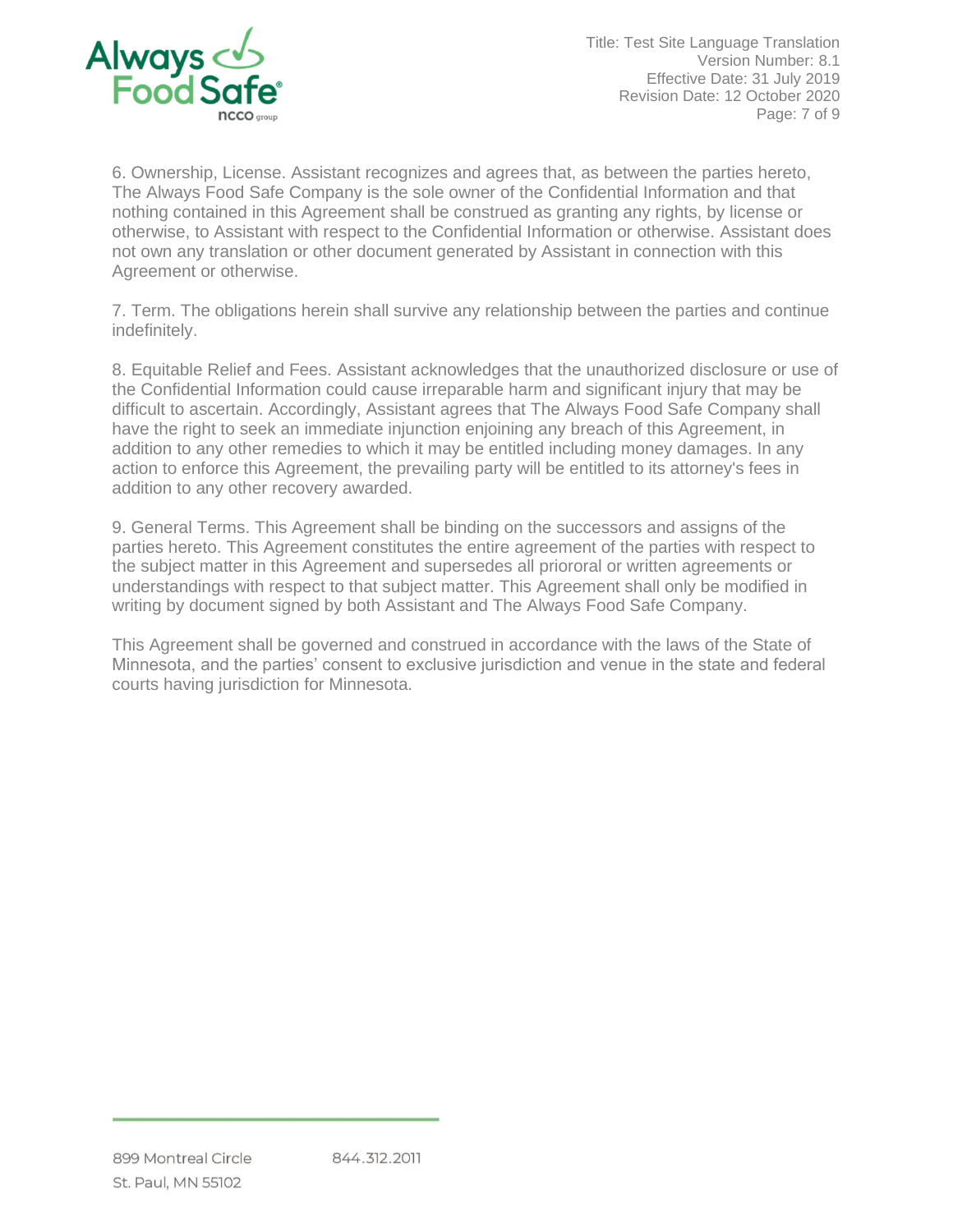

## **Test Site Translator Confidentiality & Non-Disclosure Agreement**

Effective Date:

| Assistant:           |  |
|----------------------|--|
| Signature:           |  |
| <b>Printed Name:</b> |  |
| Address:             |  |
| Phone Number:        |  |
| Email:               |  |

Accepted by The Always Food Safe Company LLC

| Signature:           |                                             |
|----------------------|---------------------------------------------|
| <b>Printed Name:</b> |                                             |
| Title:               | Responsible Officer (Awards & Examinations) |
| Date:                |                                             |

This form and required documentation can be mailed to: The Always Food Safe Company, attn. Awards and Examinations, 889 Montreal Circle, St. Paul, MN, 55102; or scanned and emailed to: **exam@alwaysfoodsafe.com.**